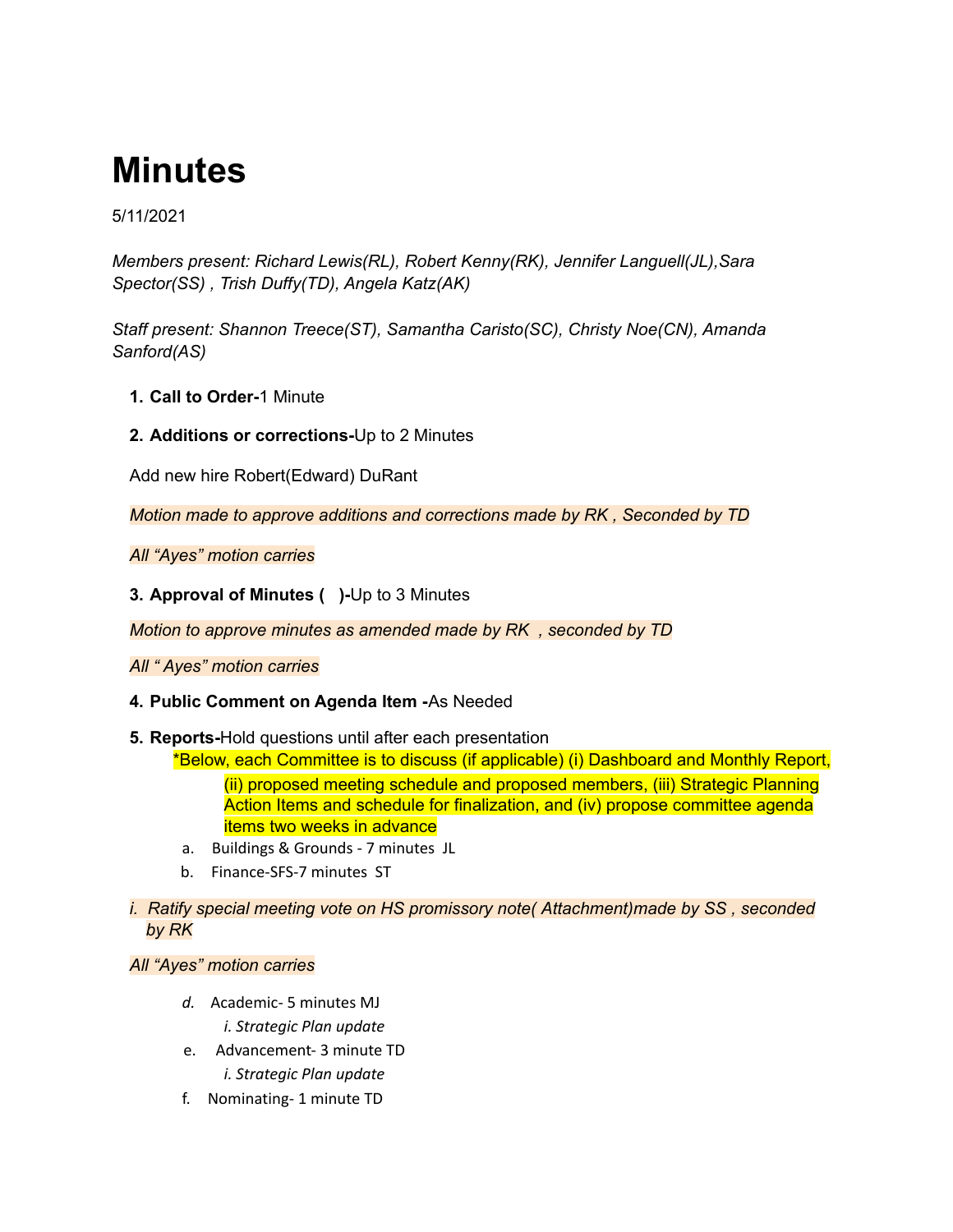#### *i. Strategic Plan update*

- g. Audit-<1 minute RL
- h. Babcock Ranch Update- 5 minutes BVM
- i. Principal- 5 minutes ST
- j. Consultant-3 minutes CN

### **6. Consent Agenda**

- a. Set 21/22 lottery number @170 seats
- b. New hires: BUTTERFIELD, W. ANDY COUNTRYMAN, HAILEY DURANT, JESSICA ERICKSON, PAYTON HEALY, (STEPHANIE) ZOE IRWIN, JEFFREY JOHNSON, EMILY LONG, BRITTANIE WALDROP, KELSEY YODER, LARISSA ROBERT(Edward) DuRant

*Motion to Approve consent agenda made by TD, JL seconded by*

## *All "Ayes" motion carries*

- **7. Old Business-**Up to 5 Minutes
	- a. Charter Contract Deadlines

## **8. New Business**

a. BNS Governing board parent representative report *Motion to adopt the current BNS Parent Representative Group as the official parent group affiliated with BNS made by JL, second by TD All "Ayes" motion carries*

## **9. Comments-**As Needed

- a. Public
- c. Attorney
- d. Principal
- e. Board (Good of the Order)

## **Adjourn**

*Motion to adjourn made by TD , seconded by JL*

*All "Ayes" motion carries*